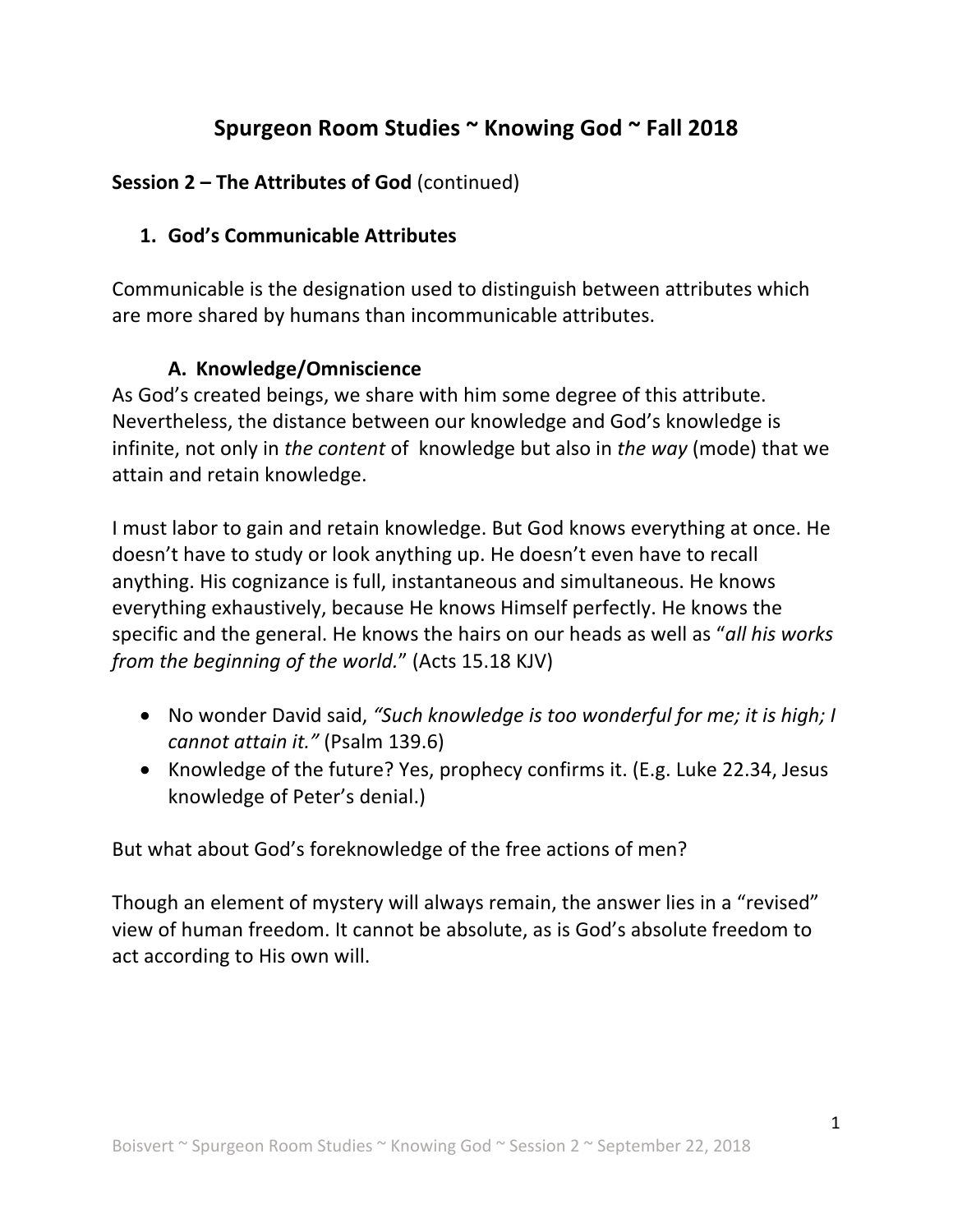### **B. Will**

God's will is an attribute of His purposefulness. It is the ultimate reason for everything that happens.<sup>1</sup> He works all things according to the counsel of His own will. (Ephesians 1.11)

> "There is but one will of God; however, there is a distinction in the objects to which His will relates. Therefore in recognizing this distinction we differentiate between *the will of His decree* and *the will of His command.*"2

1. **The will of His decree** has also been called the will of His good pleasure (Ephesians 1.5) or **His secret will**. 

> "This refers to the ultimate outcome of all things which will be according to God's decree which He either has not revealed at all to man or which he reveals only after a period of time. This will can frequently be perceived only in retrospect, or in special situations by way of prophecy when specific elements of this will are revealed in His Word."<sup>3</sup>

2. The will of God's command is also referred to as His preceptive will or His **revealed will***.*

This has reference to the laws which God has made known and prescribed, such as His will revealed in the Ten Commandments.

Acts 2.23 provides an example where the two wills come together: the crucifixion of Jesus Christ. ... this Jesus, delivered up according to the definite plan and foreknowledge of God, you crucified and killed by the hands of lawless men.

> "There is danger in speaking about evil events as happening according to the will of God, even though we see Scripture speaking about them in this way. One danger is that we might begin to think

 

<sup>&</sup>lt;sup>1</sup> Wayne Grudem, Systematic Theology, Zondervan Publishing Co., Grand Rapids, 1994, p. 211.<br><sup>2</sup> Wilhelmus A' Brakel, *The Christian's Reasonable Service*, Reformation Heritage Books, Grand Rapids, 1992, p. 113.<br><sup>3</sup> Ihid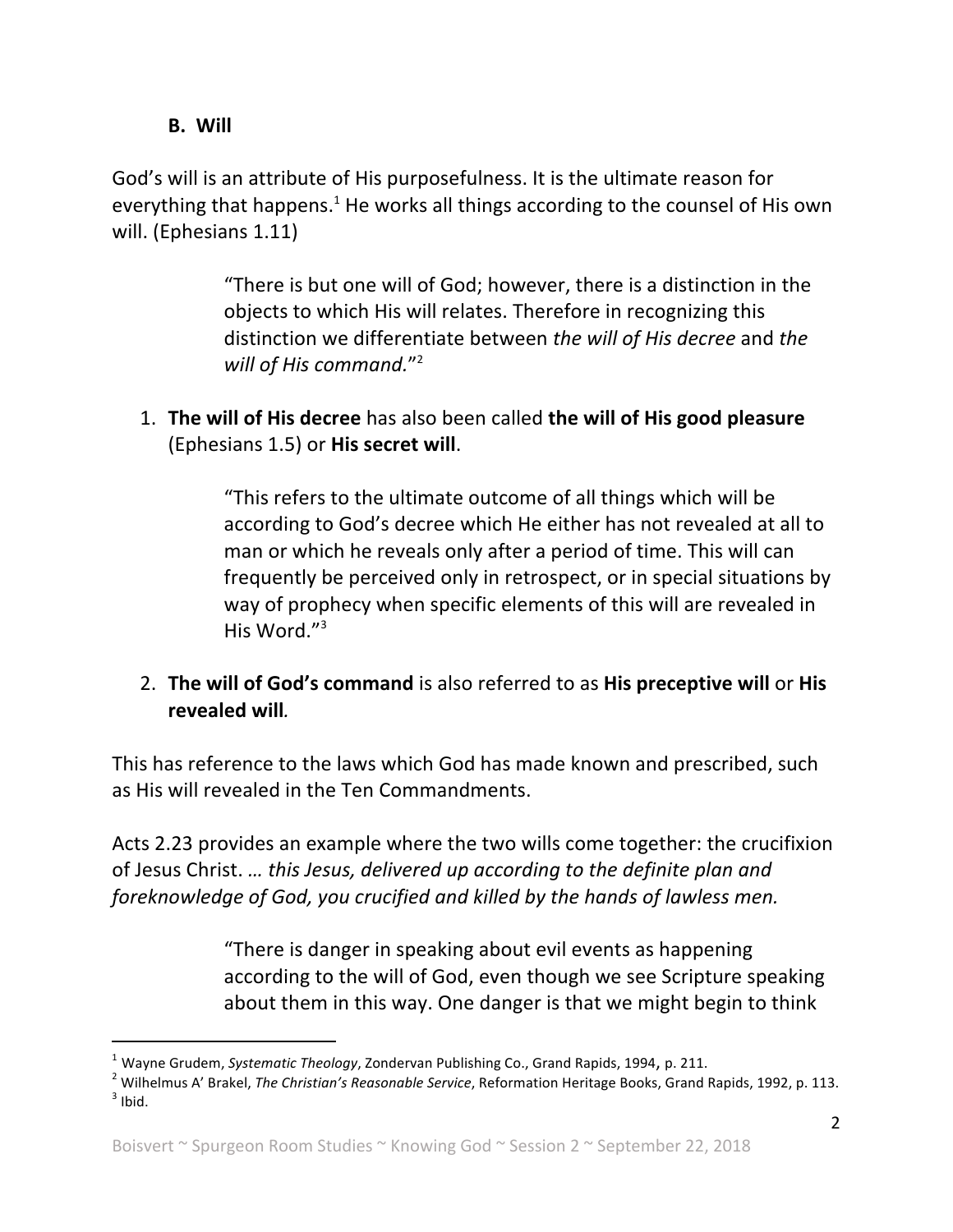that God takes pleasure in evil, which he does not do (cf. Ezekiel 33.11), though he can use it for his good purposes. Another danger is that we might begin to blame God for sin, rather than ourselves, or to think we're not responsible for our evil actions. Scripture does not hesitate to couple statements of God's sovereign will with statements of man's responsibility for evil." $4$ 

God is free to do whatever He pleases (Psalm 115.3). ... he does according to his will among the host of heaven and among the *inhabitants* of the earth; and none *can stay his hand or say to him, "What have you done?* (Daniel 4.35)

#### **C. Power**

Closely related to this is the power or omnipotence of God. God is able to do all His holy will.

Ah Lord GOD! It is you who has made the heavens and the earth by your great *power and outstretched arm. Nothing is too hard for you.* (Jeremiah 32.17)

*With God all things are possible."* (Matthew 19.26)

- But there are some things God cannot do. He cannot lie, he cannot deny Himself or do anything contrary to His perfect character.
- Could He make a rock so big He could not lift it? No, because the idea is logically contradictory, considering God's infinitude and power; either contradicting His omnipotence or denying it. (Cf. Frame, p. 520-21)
- In any discussion of God's power, we must not lose sight of how God has providentially manifested Himself in human history. The Christian view of providence ... "reveals not only the power of God, but His weakness also."<sup>5</sup> We serve a crucified Messiah.

**D. Holiness** (Cf. Frame, p. 27-29; Berkhof, p. 73)

 $<sup>4</sup>$  Grudem, op. cit., p. 215.</sup>

<sup>&</sup>lt;sup>5</sup> John Frame, *The Doctrine of God*, P&R, Phillipsburg, 2002, quoting Paul Helm, p. 527.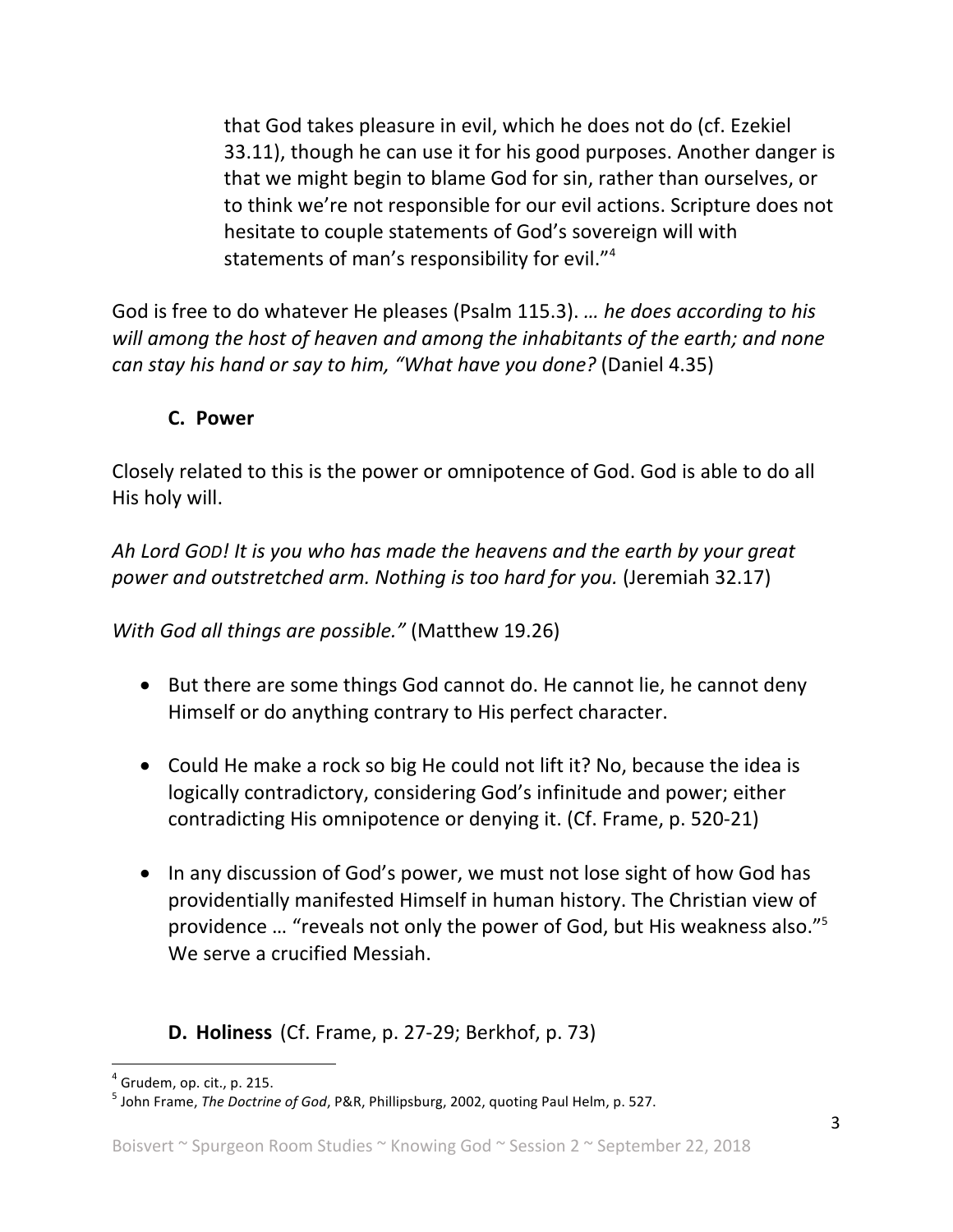Take off your sandals, for the place where you are standing is holy ground. Then *he said, 'I* am the God of your father, the God of Abraham, the God of Isaac and *the God of Jacob.'* At this, Moses hid his face, because he was afraid to look at *God.* (Exodus 3.5-6)

> "The ground is 'holy,' not because there is something special or dangerous about it as such, but because Yahweh is there, the supremely holy one. God's messenger is to stand back, to remove his shoes in respect. He is afraid to look at the face of God." $6$

Holiness is not first of all a moral quality. Its fundamental idea is that of separation. God is absolutely distinct from His creatures, exalted above them in infinite majesty. This is clearly seen in the vision of Isaiah, Chapter 6, where God is described as thrice holy, so as to underscore this aspect of His nature.

This quality separates God from all His creation.

*There is none holy as the LORD, none besides Thee.* (I Samuel 2.2)

*Who is like unto thee, O LORD among the gods? Who is like unto thee, glorious in holiness, fearful in praises, doing wonders?* (Exodus 15.11)

But His transcendent holiness is matched by His willingness to dwell with His humble servants who tremble at His word. (Cf. Isaiah 57.15; 66.2)

The holiness of God also has an ethical dimension. Separation involves a distance from sin.

*You who are of purer eyes than to see evil and cannot look at wrong.* (Habakkuk 1.13a,  $cf. 1.12$ 

Isaiah cried, *Woe is me!* for I am undone; because I am a man of unclean lips and I *dwell in the midst of a people with unclean lips: for mine eyes have seen the King, the LORD of hosts,* when he beheld God in His majestic glory (Isaiah 6.5 KJV). But God removed his uncleanness, symbolically communicating forgiveness to him.

 $<sup>6</sup>$  Ibid, p. 27.</sup>